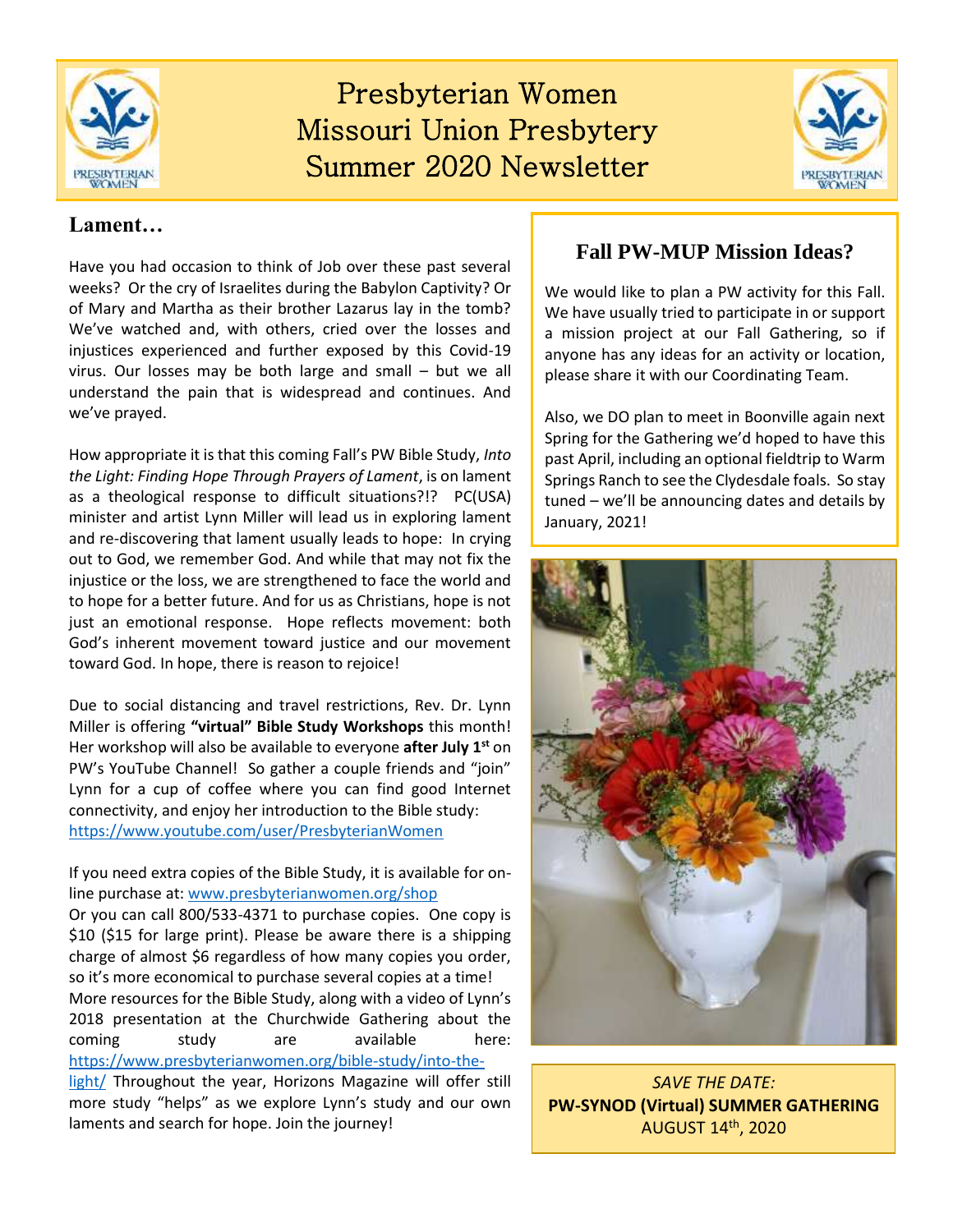### **Celebrate Caregivers**

In this bewildering time of pandemic, we have all been reminded of the importance of caregivers – those who are our communities' first responders as well as those who attend to our everyday needs: From doctors, EMTs and orderlies, to grocery store check-out clerks and the pizza delivery people, and to teachers still offering on-line classroom experiences and neighbors who ask if they can pick up anything for you when they make their weekly run to the store.

Presbyterian Historical Society, our church's national archives, has pulled materials from its collection to highlight the Presbyterian nursing tradition  $-$  a mission-oriented effort to establish and support nurse training around the world. See: [https://www.history.pcusa.org/blog/2020/05/floren](https://www.history.pcusa.org/blog/2020/05/florence-nightingale-and-presbyterian-nursing) [ce-nightingale-and-presbyterian-nursing.](https://www.history.pcusa.org/blog/2020/05/florence-nightingale-and-presbyterian-nursing)

Please share these stories and pictures with your friends and think about how nursing really has changed our world.

Florence Nightingale and Presbyterian Nursing

0000 S. 2010

Author: Gabriela Tags: Nursing, medical missions, Mission History



Read more stories of Presbyterian women who served as nurses in mission around the world at [https://www.history.pcusa.org/blog/2020/05/nursin](https://www.history.pcusa.org/blog/2020/05/nursing-missionary-stories-phs-collections) [g-missionary-stories-phs-collections](https://www.history.pcusa.org/blog/2020/05/nursing-missionary-stories-phs-collections)





PW's Churchwide Gathering is planned for August 5-8, 2021 in St. Louis and may be the best opportunity for women in our Presbytery to get to attend. There will be preachers and teachers, a choir and artists, Fair Trade boutiques and lots of information about our PC(USA) denominational work and the many activities of Presbyterian Women, along with around 2,000 Presbyterian Women.

Churchwide Gatherings are faithful, joyful, community building experiences! For many women, attending a PW Churchwide Gathering is transformational.

But these amazing tri-ennial gatherings are not free – and we need to save for ourselves and/or help others attend. Make your own Gathering Bank or save collectively through your PW Circle or other women's group. And look forward to *rejoicing in hope*!

> T C F.



PW's most recent Quarterly Churchwide Newsletter is available to read on-line – find out more about what's going on nationally! You can also subscribe to have these newsletters emailed to you. [https://www.presbyterianwomen.org/downloads/ne](https://www.presbyterianwomen.org/downloads/newsletter-second-quarter-2020/) [wsletter-second-quarter-2020/](https://www.presbyterianwomen.org/downloads/newsletter-second-quarter-2020/)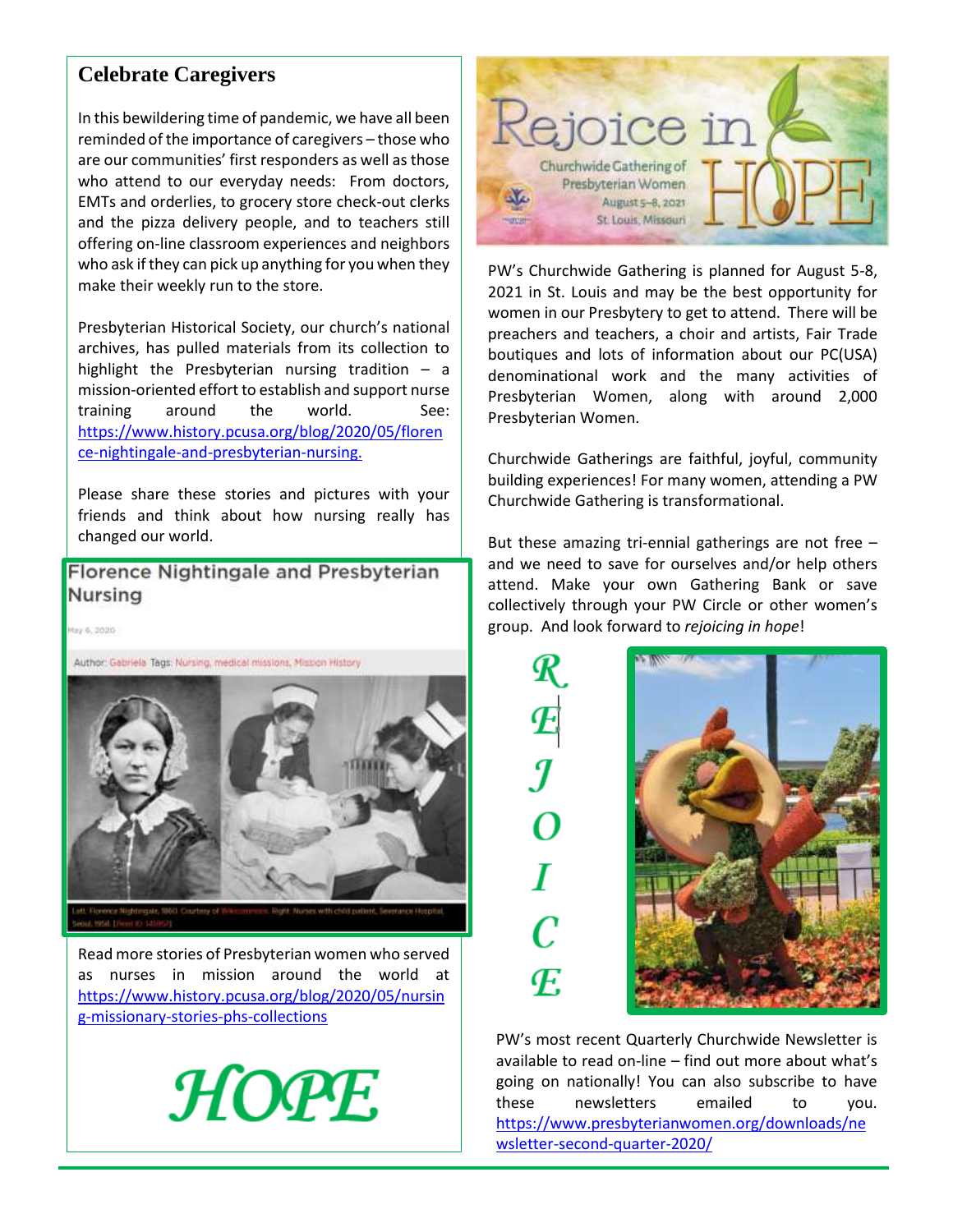

**July 31st is PW Gives Day.** With all the distractions of the Covid19 Pandemic, we've been missing circle meetings and gatherings, so our support for all the PW programs we love is down – let's all support PW on July 31<sup>st</sup>! On-Line donations can be made at: [https://www.presbyterianwomen.org/giving](https://www.presbyterianwomen.org/giving-funding/give/)[funding/give/](https://www.presbyterianwomen.org/giving-funding/give/)

# **A Prayer for Today** (author unknown)

Loving God, your desire is for our wholeness and well-being.

We hold in tenderness and prayer the collective suffering of our world at this time.

We grieve precious lives lost and vulnerable lives threatened.

We ache for ourselves and our neighbors, standing before an uncertain future.

We pray may love, not fear, go viral.

Inspire our leaders to discern and choose wisely, aligned with the common good.

Help us to practice physical distancing and reveal to us new and creative ways to come together in spirit and in solidarity.

Call us to profound trust in your faithful presence, you who do not abandon.

We pray this in Jesus' name. Amen.

### 

### Help for those new to PW!

PW 101.14: PW Meets-In Person and Virtually

One of the many strengths of Presbyterian Women (the organization and those who are Presbyterian women) is our connectedness. Just attend a presbytery, synod or churchwide gathering and you will quickly and clearly see that our connectedness links us one to another in ministry and outlook. We are never strangers, even when we have never met! Living out our PW Purpose unites and challenges us, as individuals and as a community. Our denomination relies on our rootedness and our connectedness. PW is a blessing to our church and the wider world.

During the COVID-19 pandemic, Presbyterian women are finding ways to stay connected-within our circles and communities as well as regionally and nationally. We support our church and organization through financial support and through participating in online worship services, PW virtual town halls and coffee hours. We telephone and connect with our sisters, supporting one another during trying times. We advocate for our brothers and sisters who need our care. And countless of us are making (and sharing ideas for crafting) masks to share with first responders and others within our communities who are stocking shelves and delivering boxes. Even with busy hands and praying hearts, we support PW's life-giving Birthday Offering (established in 1922), knowing that together, PW's many ministries and programs rely on each of us for steadfastness and connectivity.



*From PW's Inclusive Caring Community Committee:* **Purposeful posts on social media**

If you keep up with friends through Facebook or other social media, consider creating a daily theme and encourage similar contributions of your friends. Here are some ideas:

- •**Mission Monday**: Post pictures of mission projects that your group supports.
- •**Travel Tuesday**: Share your favorite past travel photos.
- •**Selfie Wednesday**: Post a selfie with your *Horizons*  magazine.
- •**Throwback Thursday**: Put up an old picture with PW friends.
- •**Prayer & Positivity Friday**: Offer words of encouragement or prayers.
- •**Sharing Saturday**: Post ideas for sharing love with those in need.
- •**Sabbath Sunday**: Post a picture of a place where you experience the quiet reassurance of rest in God.